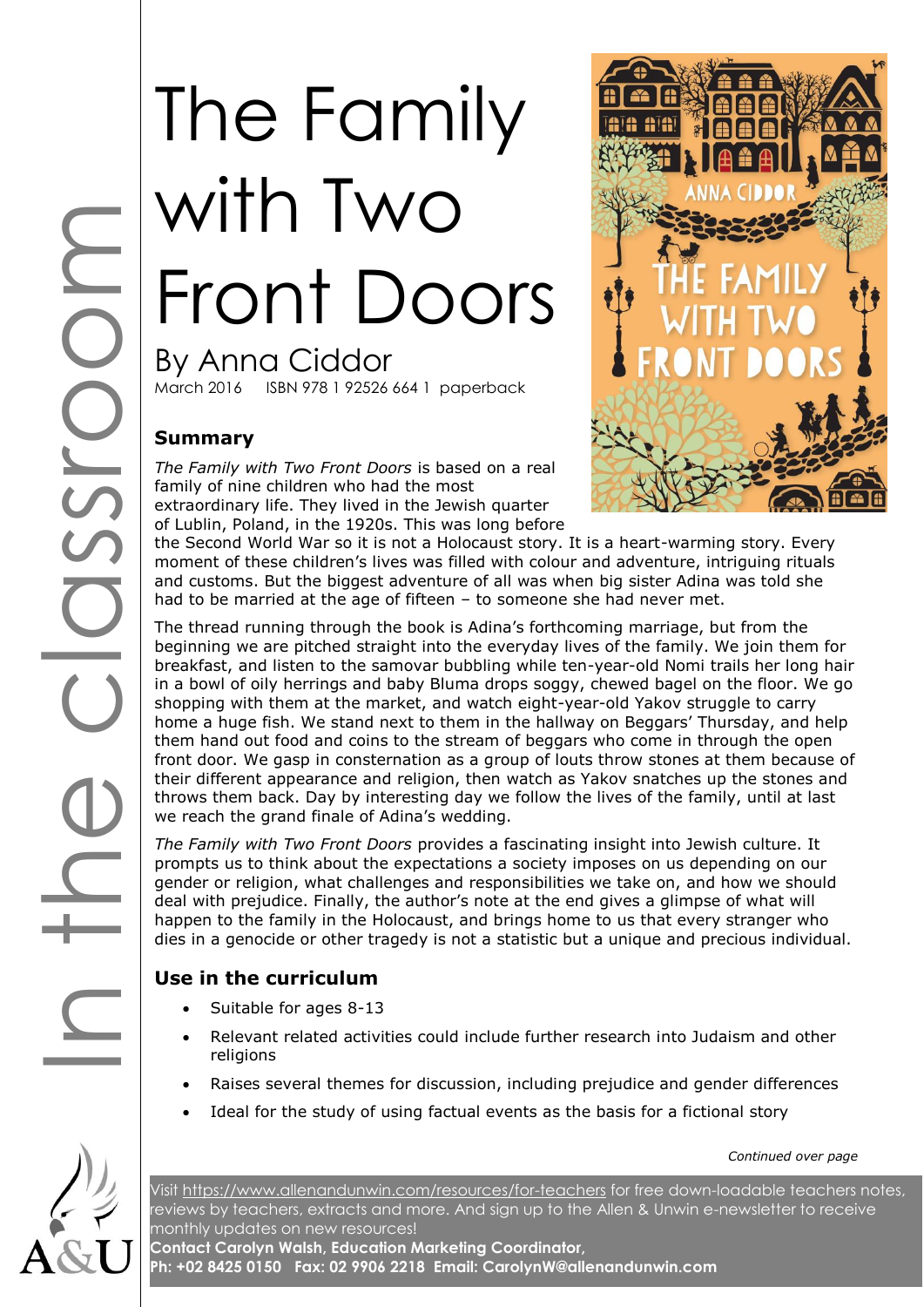

- Ideal for making connections between students' own experiences and those of characters and events from a different historical, social and cultural context
- Ideal for studying how text structures can create different points of view
- Ideal for practice with decoding unfamiliar words using phonic and contextual knowledge
- Makes a great companion for a book about another culture, such as Ruth Starke's *Noodle Pie*  about modern Vietnamese rituals and customs or the *Little House* books by Laura Ingalls Wilder about life in the American West in the nineteenth century.

#### **Discussion questions**

- 1. Before commencing the book, discuss as a class what impressions, preconceptions and knowledge you have about the term 'Jew'. Note down the answers for future reference. Cover topics such as food, clothes, language, and religious rituals, but also include what feelings and impressions the word evokes. Have you heard it used as a swear word or derogatory term? Do you think of a Jew as someone who would be very different from yourselves?
- 2. During and after the reading of the book, compare the knowledge gained about Jews with the original comments above.
- 3. Jewish readers, what are your reactions to reading this story based on the life of a religious Jewish family? How do you feel about non-Jewish people reading it? What impact do you think this might have on them?
- 4. '…the boy stared back, pulling a face. 'Yid,' he growled.

'Goy,' Yakov retorted promptly.

'Don't be rude, Yakov,' Adina scolded

'He was rude to me!'

'That's no reason to be rude, too.'

'Yes it is,' Yakov muttered. If someone insulted him just because he was Jewish, he was going to stand up for himself, no matter what Adina said.' (p 11)

Who was right, Adina or Yakov? What causes anti-Semitism and other prejudice? What could be done to combat it? How would you react if you saw someone insulting another person because of race or religion? Have you ever experienced prejudice based on religion, ethnicity or physical appearance? Has the media played a role in this?

- 5. Words from three foreign languages (Hebrew, Yiddish and Polish) are used in the book. Their meanings can be deduced from the context, but they are also explained in the glossary. Why do you think the author included these words? Is their use effective? Do you think the glossary is helpful or unnecessary?
- 6. The story has an unusually large cast of characters, including the nine children in the family. It was a difficult writing challenge for the author to make each character distinct. What techniques has she used?
- 7. Changing points of view are an important feature of the book. Some chapters are told through the eyes of eight-year-old Yakov, and some through the eyes of his sister, ten-yearold Nomi. The book begins with the author telling the story from her perspective, but part way through chapter two we start to see the world through Yakov's eyes. Can you detect when this happens? How does the author create these different points of view without using labels and headings? Can you find examples of Nomi and Yakov's different attitudes to things?
- 8. Apart from the use of foreign words, how does the author convey the cultural and historical setting of a Jewish home in 1920s Poland?

*Continued next page*